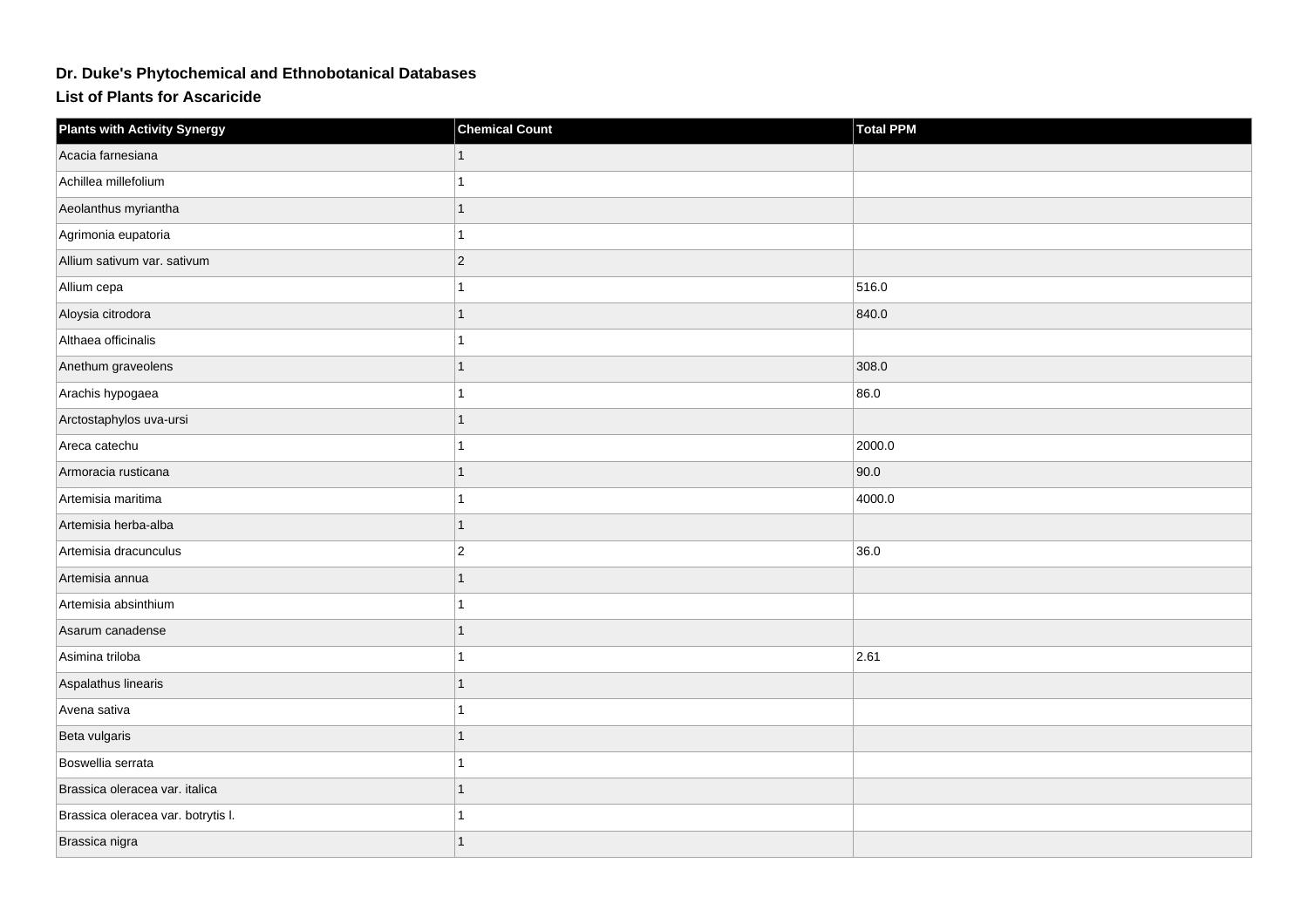| <b>Plants with Activity Synergy</b> | <b>Chemical Count</b>    | Total PPM |
|-------------------------------------|--------------------------|-----------|
| Bursera delpechiana                 |                          | 2400.0    |
| Calendula officinalis               | $\overline{\phantom{a}}$ |           |
| Camellia sinensis                   |                          | 7492.0    |
| Cananga odorata                     | 1                        |           |
| Carica papaya                       |                          | 188000.0  |
| Catalpa ovata                       | 1                        |           |
| Centaurea cyanus                    |                          |           |
| Centaurium erythraea                | 1                        |           |
| Centella asiatica                   | 1                        |           |
| Chenopodium ambrosioides            | $\overline{2}$           |           |
| Chenopodium album                   |                          |           |
| Cichorium intybus                   | 1                        | 1.0       |
| Cinnamomum verum                    |                          | 48.0      |
| Cinnamomum camphora                 | 1                        |           |
| Cistus ladaniferus                  |                          | 2380.0    |
| Citrullus lanatus                   | 1                        |           |
| Citrus sinensis                     |                          | 51.0      |
| Citrus reticulata                   |                          | 4.1       |
| Citrus paradisi                     | 4                        |           |
| Citrus limon                        | 1                        |           |
| Citrus aurantium                    |                          | 700.0     |
| Cocos nucifera                      | $\overline{1}$           |           |
| Conyza canadensis                   |                          |           |
| Coriandrum sativum                  | $\overline{2}$           | 3498.0    |
| Corylus americana                   | 1                        |           |
| Crocus sativus                      | 1                        |           |
| Curcuma longa                       |                          |           |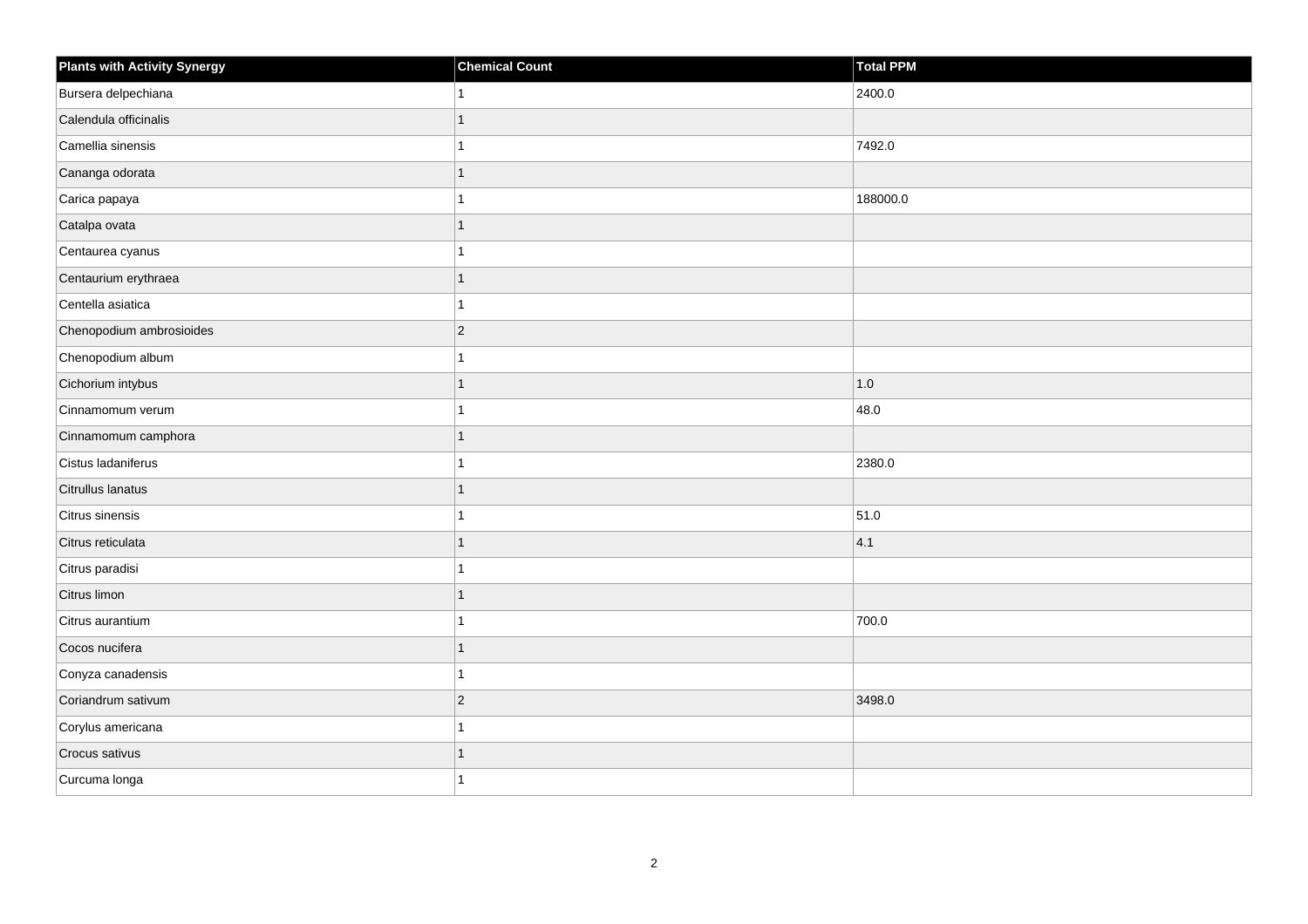| <b>Plants with Activity Synergy</b> | <b>Chemical Count</b> | Total PPM |
|-------------------------------------|-----------------------|-----------|
| Cymbopogon winterianus              | $\mathbf{1}$          | 6300.0    |
| Cymbopogon parkeri                  |                       | 14948.0   |
| Cymbopogon nardus                   | $\overline{1}$        | 9588.0    |
| Cymbopogon martinii                 | 1                     | 9500.0    |
| Cymbopogon flexuosus                | $\overline{1}$        | 5000.0    |
| Cymbopogon citratus                 | 1                     | 72.0      |
| Daucus carota                       | $\overline{c}$        | 32480.0   |
| Elaeagnus pungens                   | 1                     |           |
| Elettaria cardamomum                | $\overline{c}$        | 280.0     |
| Eleutherococcus senticosus          | 1                     |           |
| Elsholtzia polystachya              | $\overline{1}$        |           |
| Elsholtzia nipponica                | 1                     |           |
| Elsholtzia eriostachya              | $\overline{1}$        |           |
| Elsholtzia densa                    | 1                     |           |
| Elsholtzia blanda                   | $\overline{1}$        |           |
| Equisetum arvense                   | 1                     |           |
| Eucalyptus viridis                  | 1                     |           |
| Eucalyptus tetraptera               |                       |           |
| Eucalyptus stoatei                  | $\overline{1}$        |           |
| Eucalyptus sparsa                   |                       |           |
| Eucalyptus porosa                   | 1                     |           |
| Eucalyptus populnea                 | 1                     |           |
| Eucalyptus odorata                  | 1                     |           |
| Eucalyptus ochrophloia              |                       |           |
| Eucalyptus melanophloia             | $\overline{1}$        |           |
| Eucalyptus leucoxylon               |                       |           |
| Eucalyptus largisparsa              | $\overline{1}$        |           |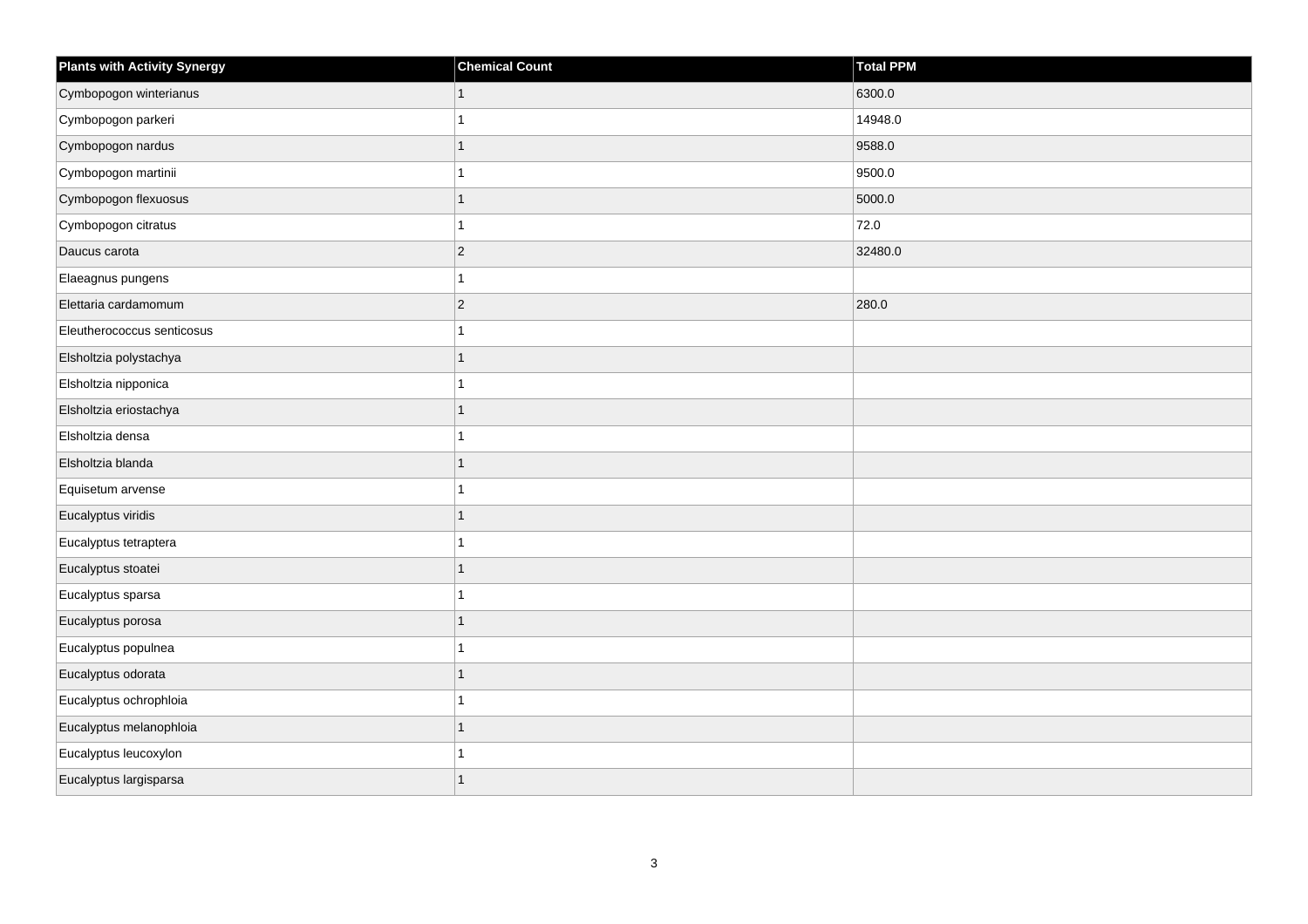| <b>Plants with Activity Synergy</b> | <b>Chemical Count</b> | Total PPM |
|-------------------------------------|-----------------------|-----------|
| Eucalyptus lansdowneana             | 1                     |           |
| Eucalyptus intertexta               | $\overline{1}$        |           |
| Eucalyptus incrassata               | 1                     |           |
| Eucalyptus forrestiana              | $\overline{1}$        |           |
| Eucalyptus fasiculosa               | 1                     |           |
| Eucalyptus erythrandra              | 1                     |           |
| Eucalyptus dolichorhyncha           | 1                     |           |
| Eucalyptus desquamata               | $\overline{1}$        |           |
| Eucalyptus cuprea                   | 1                     |           |
| Eucalyptus citriodora               | $\overline{1}$        | 2000.0    |
| Eucalyptus ceratocorys              | 1                     |           |
| Eucalyptus behriana                 | 1                     |           |
| Eucalyptus angulosa                 | 1                     |           |
| Euphrasia officinalis               | $\overline{1}$        |           |
| Fagopyrum esculentum                | 1                     |           |
| Ferula sumbul                       | $\overline{1}$        |           |
| Ficus carica                        | 1                     |           |
| Foeniculum vulgare                  | $\overline{1}$        |           |
| Fragaria spp                        | $\overline{1}$        | 50.0      |
| Gaultheria procumbens               | 1                     |           |
| Ginkgo biloba                       |                       |           |
| Glycine max                         | $\mathbf{1}$          | 8.0       |
| Glycyrrhiza glabra                  | 1                     |           |
| Hedeoma pulegioides                 | $\overline{1}$        |           |
| Holarrhena pubescens                | 1                     |           |
| Hordeum vulgare                     | 1                     |           |
| Humulus lupulus                     | 1                     |           |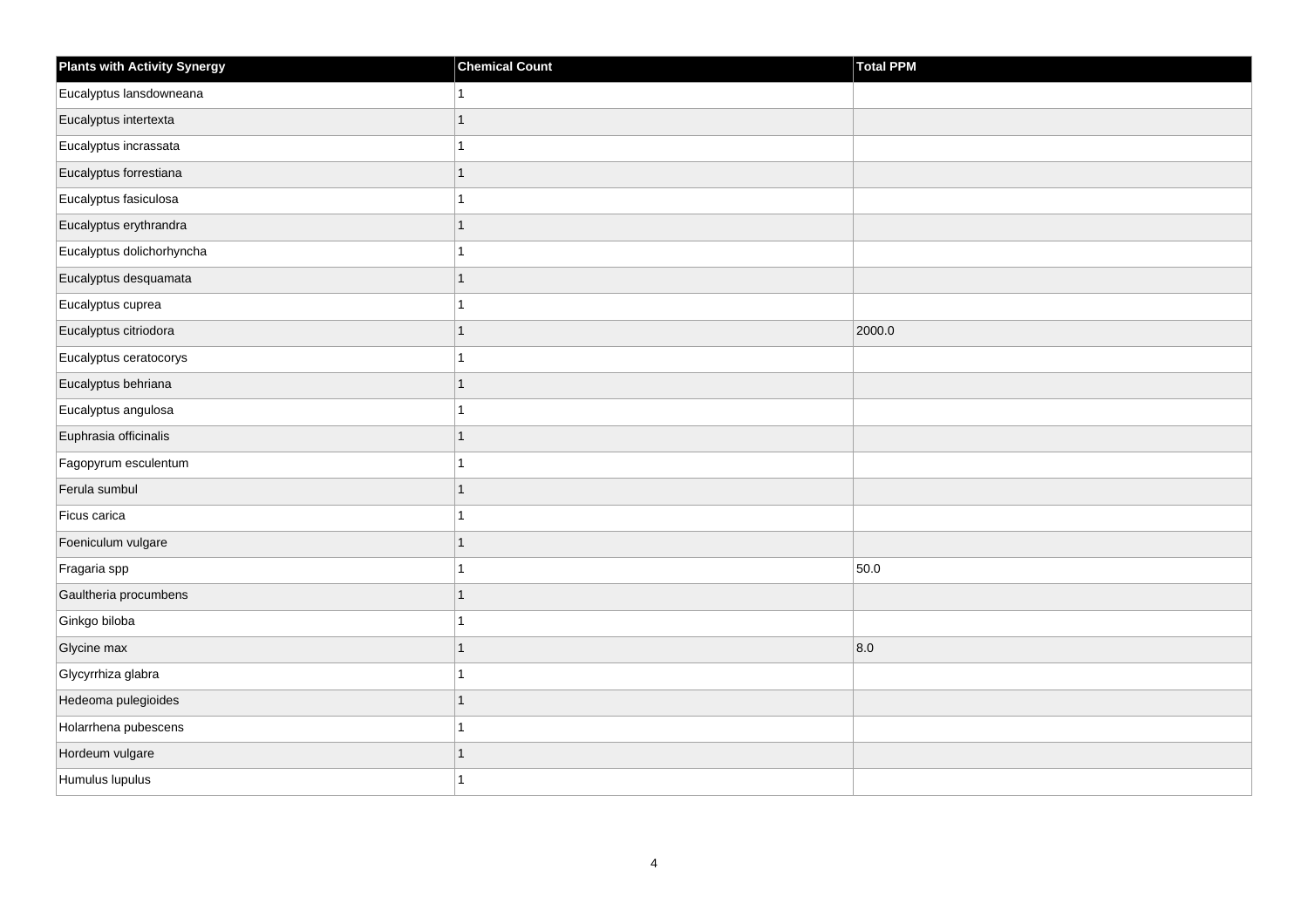| Plants with Activity Synergy | <b>Chemical Count</b> | Total PPM |
|------------------------------|-----------------------|-----------|
| Huperzia spp                 | $\mathbf{1}$          |           |
| Hyacinthus orientalis        | 1                     | 1.38      |
| Hypericum perforatum         | $ 2\rangle$           |           |
| Hyssopus officinalis         | 1                     | 16.0      |
| Inonotus obliquus            | 1                     |           |
| Iris x germanica             | 1                     |           |
| Jasminum officinale          | $\mathbf{1}$          | 760.0     |
| Juglans nigra                | 1                     |           |
| Juniperus sabina             | $\overline{1}$        |           |
| Juniperus communis           | 1                     |           |
| Lantana camara               | 1                     |           |
| Laurus nobilis               | $\mathbf{1}$          |           |
| Lavandula x intermedia       | $\overline{1}$        | 72.0      |
| Lavandula latifolia          | 1                     | 42.0      |
| Lavandula angustifolia       | $\overline{1}$        |           |
| Levisticum officinale        | $\mathbf{1}$          |           |
| Lippia alba                  | 1                     |           |
| Litsea glaucescens           | $\mathbf{1}$          |           |
| Lonicera japonica            | $\mathbf{1}$          |           |
| Lycium chinense              | 1                     |           |
| Lycopodium selago            | 1                     |           |
| Lycopodium clavatum          | $\overline{1}$        |           |
| Malus domestica              | 1                     |           |
| Mangifera indica             | 1                     |           |
| Maranta arundinacea          | $\mathbf{1}$          |           |
| Matricaria recutita          | 1                     |           |
| Medicago sativa              | 1                     |           |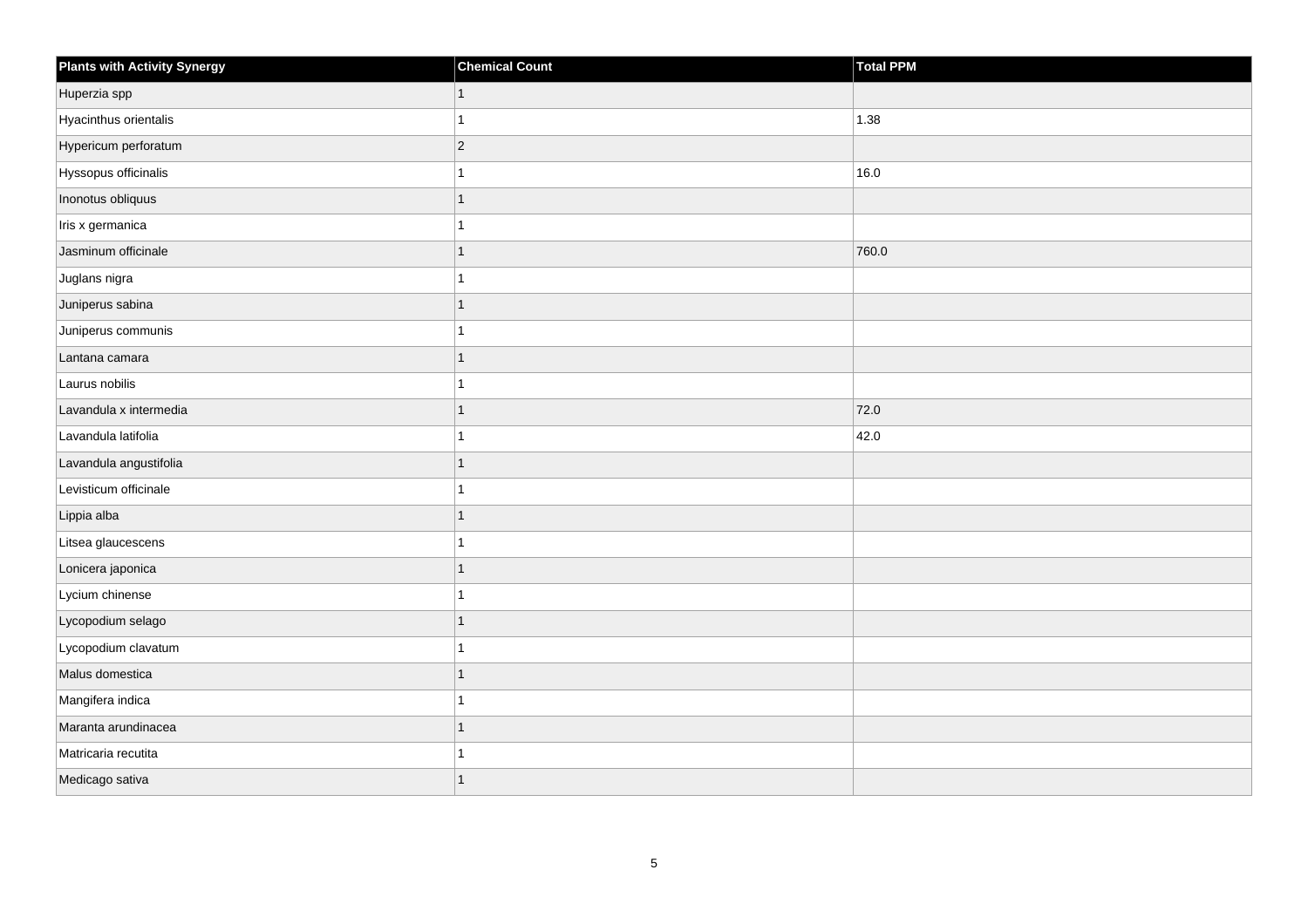| Plants with Activity Synergy | <b>Chemical Count</b> | <b>Total PPM</b> |
|------------------------------|-----------------------|------------------|
| Melia azedarach              | 1                     |                  |
| Melilotus officinalis        | 1                     |                  |
| Melissa officinalis          | 1                     | 67.0             |
| Mentha spicata               | $\mathbf{1}$          |                  |
| Mentha longifolia            | 1                     | 230.0            |
| Menyanthes trifoliata        | $\overline{1}$        |                  |
| Monarda fistulosa            | 1                     | 58900.0          |
| Monarda didyma               | 1                     | 58.0             |
| Musa x paradisiaca           | 1                     |                  |
| Myristica fragrans           | $\mathbf{1}$          |                  |
| Myrtus communis              | 1                     | $ 4.0\rangle$    |
| Nepeta racemosa              | $\overline{1}$        |                  |
| Nepeta cataria               | $\overline{1}$        |                  |
| Ocimum gratissimum           | $\overline{1}$        |                  |
| Ocimum canum                 | 1                     |                  |
| Ocimum basilicum             | $\overline{1}$        | 2000.0           |
| Olea europaea                | 1                     |                  |
| Ononis spinosa               | $\overline{1}$        |                  |
| Origanum vulgare             | $\boldsymbol{2}$      |                  |
| Origanum syriacum            | $\overline{1}$        |                  |
| Origanum onites              | 1                     |                  |
| Origanum majorana            | $\overline{1}$        |                  |
| Oryza sativa                 | 1                     |                  |
| Panax quinquefolius          | $\overline{1}$        | 66.0             |
| Panax ginseng                | 1                     |                  |
| Papaver somniferum           | 1                     |                  |
| Pelargonium roseum           | 1                     |                  |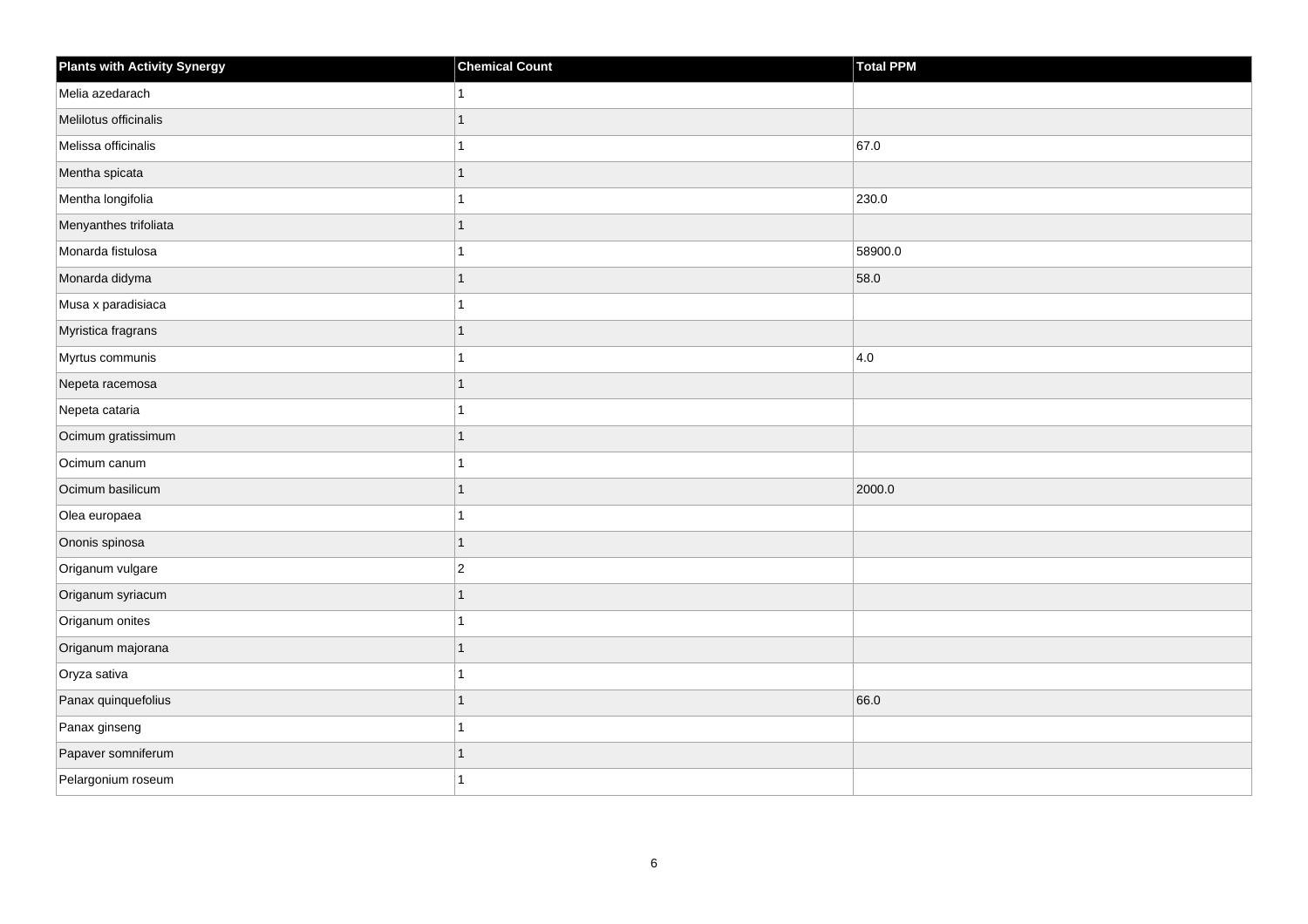| <b>Plants with Activity Synergy</b> | <b>Chemical Count</b> | Total PPM |
|-------------------------------------|-----------------------|-----------|
| Pelargonium graveolens              | 1                     | 2800.0    |
| Petroselinum crispum                |                       | 2.52      |
| Peumus boldus                       |                       |           |
| Picrorhiza kurrooa                  |                       | 2000.0    |
| Pimenta racemosa                    | 1                     |           |
| Pinus sylvestris                    |                       |           |
| Piper betel                         | 1                     |           |
| Pisum sativum                       |                       |           |
| Plantago major                      |                       |           |
| Plumeria acutifolia                 |                       |           |
| Polianthes tuberosa                 | 1                     |           |
| Polygonum hydropiperoides           |                       |           |
| Prunus dulcis                       | 1                     |           |
| Prunus cerasus                      |                       |           |
| Prunus armeniaca                    |                       |           |
| Pteridium aquilinum                 |                       |           |
| Pycnanthemum virginianum            | 1                     |           |
| Pycnanthemum pycnanthemoides        |                       | 5684.0    |
| Quisqualis indica                   | $\overline{1}$        |           |
| Ravensara aromatica                 |                       |           |
| Rheum rhabarbarum                   |                       | 8.0       |
| Rhododendron dauricum               | 4                     |           |
| Ribes nigrum                        | 1                     | 24.0      |
| Rosa gallica                        |                       | 550.0     |
| Rosa canina                         | 1                     |           |
| Rosmarinus officinalis              |                       |           |
| Rubus spectabilis                   |                       |           |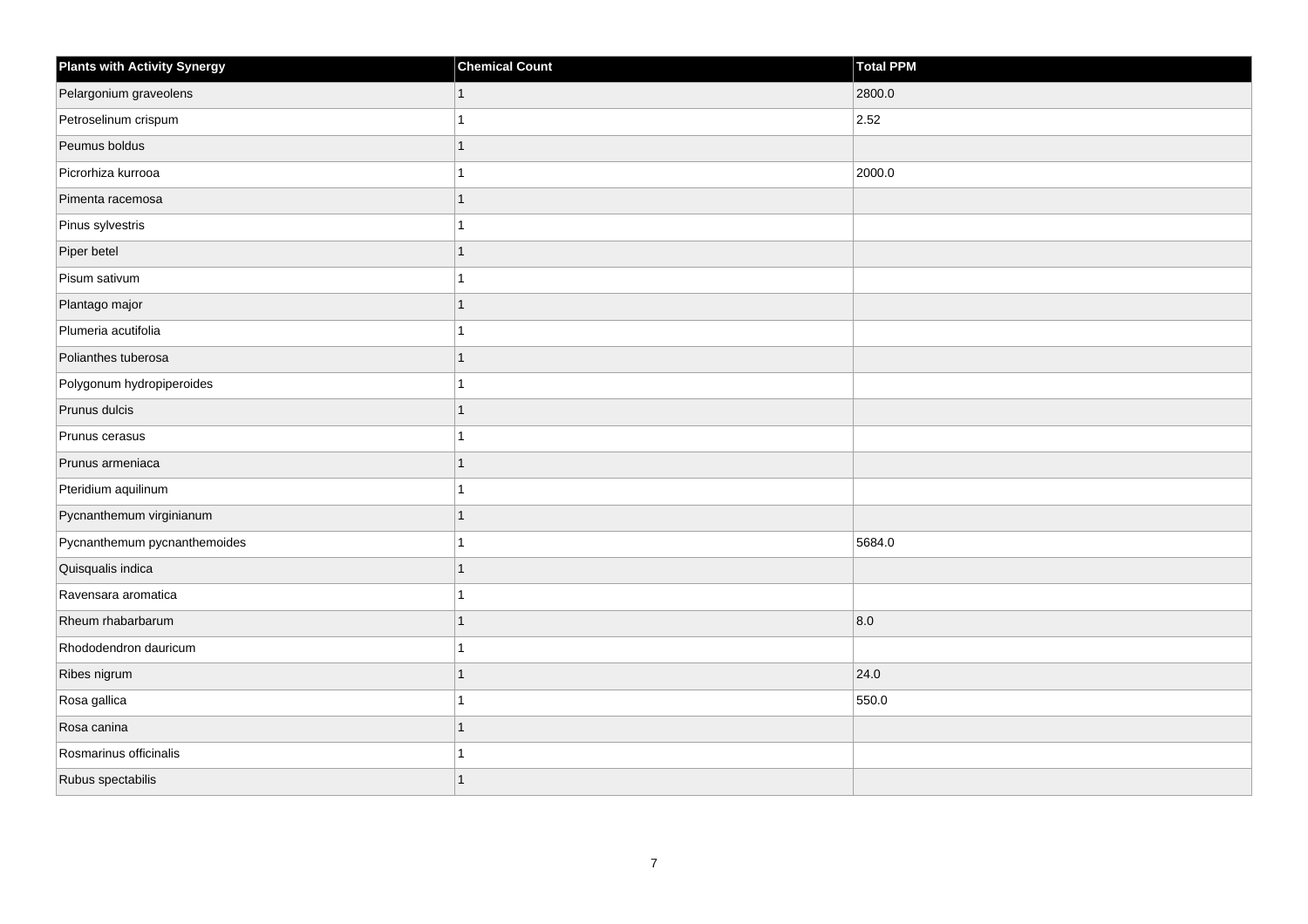| <b>Plants with Activity Synergy</b> | <b>Chemical Count</b> | Total PPM |
|-------------------------------------|-----------------------|-----------|
| Rubus parviflorus                   |                       |           |
| Rubus idaeus                        | $ 2\rangle$           |           |
| Salvia sp.                          |                       |           |
| Salvia sclarea                      | 1                     | 1470.0    |
| Salvia officinalis                  | $\overline{2}$        |           |
| Salvia dorisiana                    |                       |           |
| Sanguisorba minor                   |                       |           |
| Santalum album                      |                       |           |
| Santolina chamaecyparissus          |                       |           |
| Satureja obovata                    |                       |           |
| Satureja montana                    |                       |           |
| Satureja hortensis                  |                       |           |
| Satureja cuneifolia                 |                       |           |
| Schoenocaulon officinale            |                       |           |
| Scutellaria parvula                 |                       | 2.0       |
| Serenoa repens                      |                       |           |
| Sesamum indicum                     |                       |           |
| Sideritis scardica                  |                       |           |
| Skimmia arborescens                 |                       |           |
| Solanum tuberosum                   |                       |           |
| Solidago gigantea                   |                       |           |
| Stachytarpheta cayennensis          | 1                     |           |
| Stellaria media                     |                       |           |
| Stevia rebaudiana                   |                       |           |
| Tabebuia impetiginosa               |                       |           |
| Tagetes minuta                      |                       |           |
| Taraxacum officinale                |                       |           |